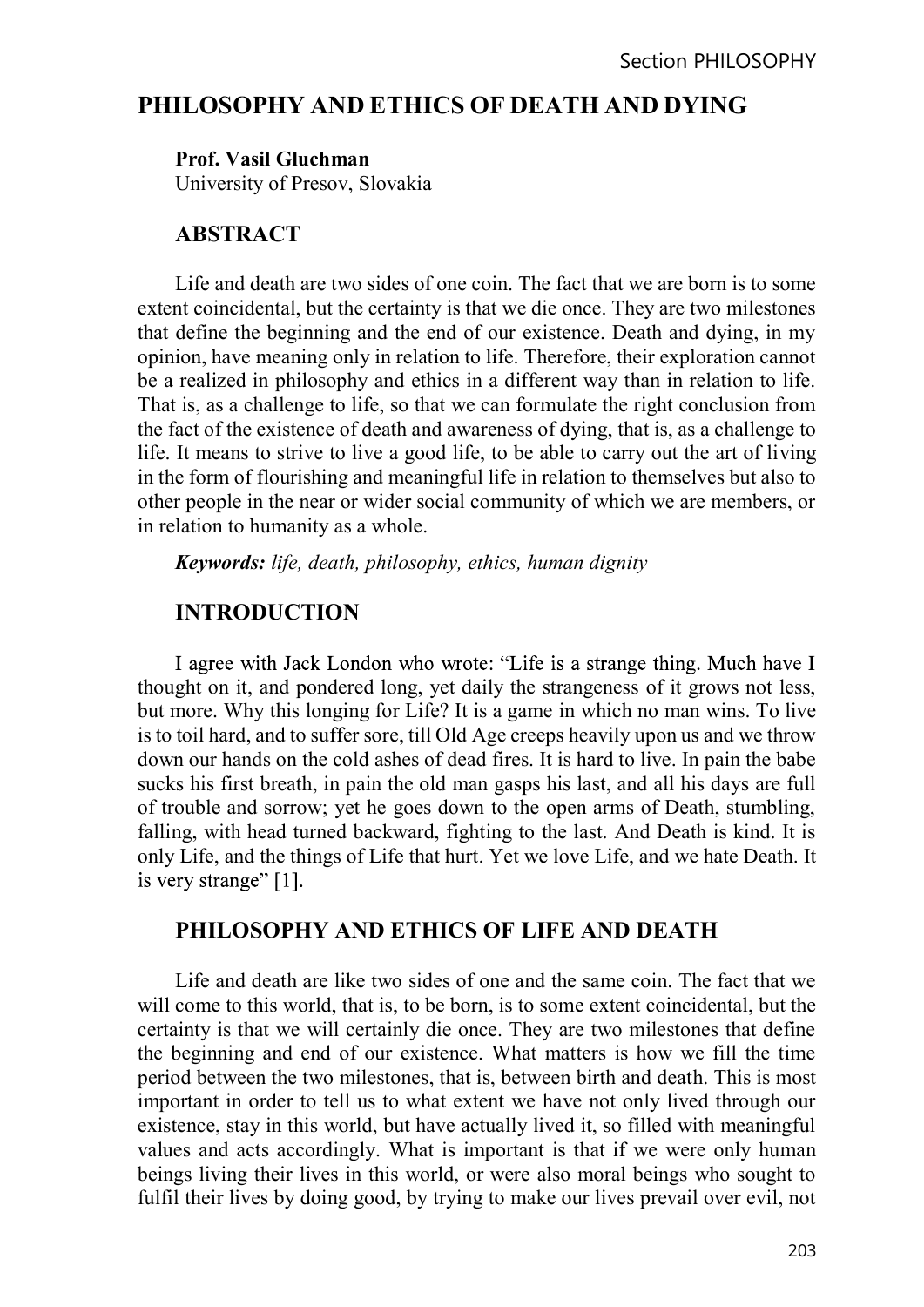## NORDSCI Conference

only to create good, but they also spread it among their closest ones, but also in the wider social environment of the community we are members of, but also in society, possibly also for humanity as a whole. Death is a sad event of our lives, it may even be tragic when a young man with power and energy leaves his life, with plenty of plans, goals, and intentions that have not been given the opportunity to realize and fulfil them. On the other hand, death can also be a meaningful culmination of a lifelong effort for happiness, joy, peace and success in both personal and professional efforts, to realize values that help make man and the world around him more meaningful.

It is very questionable to what extent we admit the fact of death when formulating the meaning of life, although we should. However, since death is a denial of life, we usually perceive it as a counterbalance to life, so we do not think of death, but of life, even though we should. However, death should not be what paralyzes us in our lives, which weakens our strengths and abilities, the determination to live the life we want, to realize the goals and intentions we consider worthy of our lifelong efforts. On the contrary, death should be the motive for our actions to live in such a way that, at the moment of dying and approaching death, we can say that we have lived a life that has been considered a life in which good has prevailed over evil, that we have brought to our loved ones, but also to people in the wider social environment, joy, peace, happiness, values by which we have helped enrich their lives. The awareness of death or mortality should be an impulse to live an active and meaningful life, to strive to be better than we were before to create life, not just to be dragged through life.

# HUMAN DIGNITY

The concept of human dignity is, according to Juraj Čáp, Marián Palenčár & Radka Kurucová, more problematic. It is either empty or meaningless for logical or empirical reasons. For logical reasons, it is because of its internal contradiction and ambiguity, and from empirical because it does not have its own cognitive content. They recall, for example, Macklin's view that the concept of human dignity presupposes religious origin and content, and ultimately the notion of human dignity is also ontically unjustified [2]. As I have shown in my previous works, the notion of human dignity does not have any mystical or transcendental origin or content, depending on how we set the starting point, or the premise of understanding dignity, including human dignity. In my opinion, the basis for the attribution of dignity is the existence of life and, in the case of human dignity, the existence of human life. This biological, but also ontical and ontological fact is sufficient to justify dignity, including human dignity, but this does not mean its absolutization, since it is primarily an expression of a functional relationship to life, including human life, which is relative in nature, depending on the development of individual forms of life, possibly in relation to human beings also in terms of quality of life.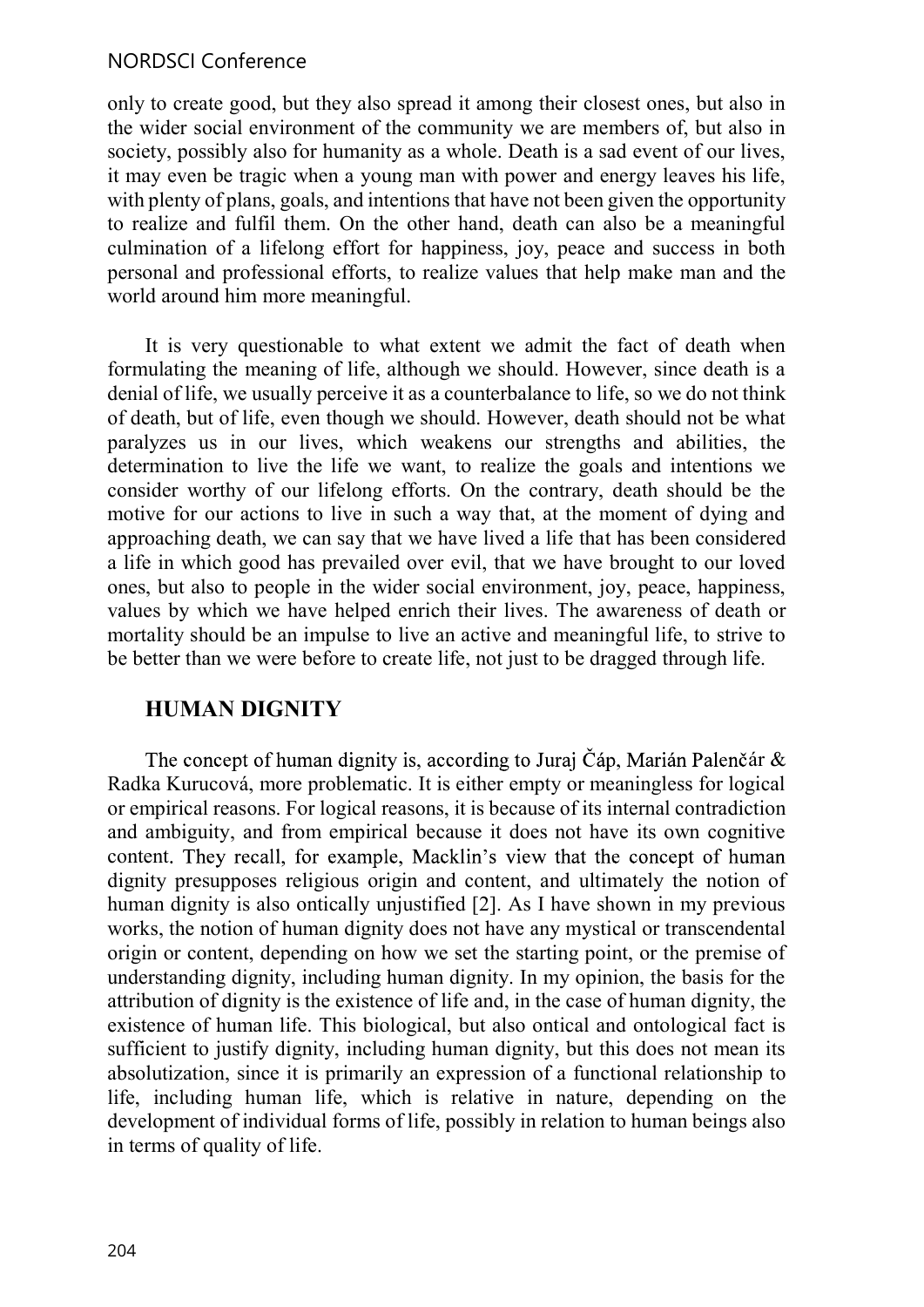According to Čáp, Palenčár & Kurucová, Cicero is one of the first to be most strongly involved in formulating and developing the content of the concept of dignity. The original ontological-axiological reflections on human nature (the objective aspect of dignity) also imply an obligation to act accordingly, i.e. a subjective aspect of dignity. Cicero used the term decorum to understand the behaviour appropriate to the original human dignity. Decorum is an ontological dignitas in action, that is dignity of action. Cicero's notion of dignity fulfils at least three basic functions: the relationship of man to outside, to other species; then it is inwardly human; the third function is linked to dignity, i.e. to decency [3]. On the one hand, I agree with the interpretation of Cicero's contribution to the understanding of human dignity. However, I am not sure if one can derive a relationship with other animal species from Cicero's understanding. I think that we can only very indirectly derive a relationship with other animal species with the ontological status of human dignity. In my opinion, a better starting point for formulating a relationship with other animal species can be life as a form of ontology, from which we can also conclude on the need for appropriately dignified behaviour in relation to other animal species.

As a consequence, Čáp, Palenčár & Kurucová tend to distinguish the internal (intrinsic) human dignity, which is an essential characteristic of the human race and the external (extrinsic) dignity, which is a random characteristic and can be acquired and lost by man. According to Čáp, Palenčár & Kurucová, it is quite legitimate to define the concept of dignity by means of autonomy [4]. They recall that anthropocentrism is a tax for the formulation of human dignity, but in Cicero it did not mean justification or justification of man's domination over nature, but especially for the benefit of man's rule over himself. The starting point may be. according to them, to understand the notion of human dignity as an expression of otherwise, that is, we are no more or less valuable than other creatures, but we are different, we are inconsistent [5]. If we remain only as an incoherence in the interpretation of human dignity, then we cannot justify our predatory relationship to other animal species. Then there is no reason to justify eating other living creatures. Incompatibility is not a sufficient argument for our relationship with other living nature. On the other hand, the understanding of human dignity in relation to the human species can indeed be a factor by which one can seek to rule over oneself, respectively. it may want to set itself the goal of achieving selfcontrol, or rather of doing things that will confirm man as a moral being.

According to Čáp, Palenčár & Kurucová, the intrinsic dignity can also be called metaphysical, and most authors regard it as universal and valid for all people, with democracy and humanity as its hallmark. However, they wonder why the inner human dignity is internal, when the being of the human being comes from outside? [6]. Certainly an ontologically based understanding of human dignity can be considered democratic and humane. The problem is when the whole understanding of human dignity is reduced to its universality, democracy and humanity, while ignoring or not taking into account the differences in our behaviour and actions that can confirm or, on the other hand, discredit our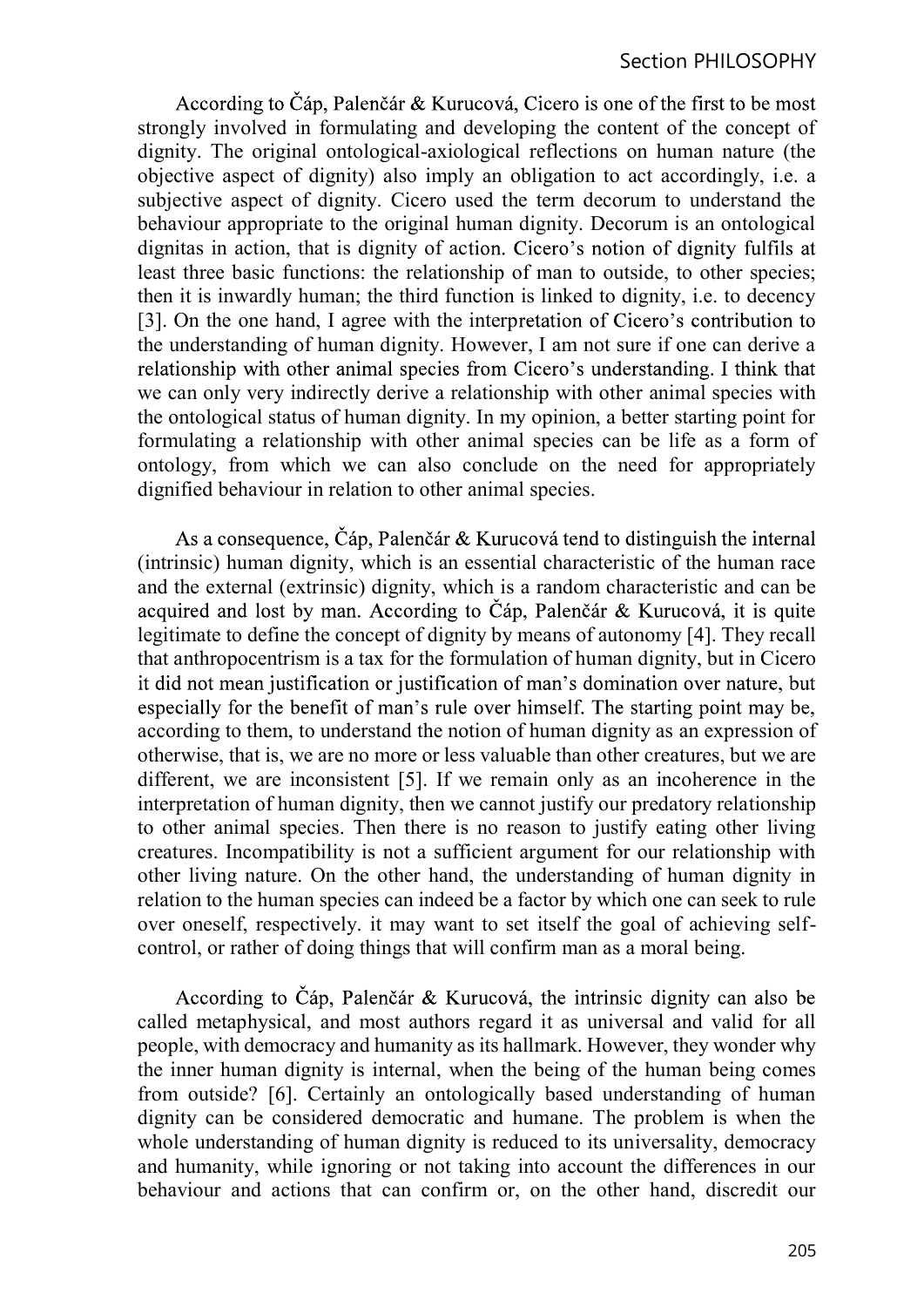### NORDSCI Conference

ontological status of human beings with rationality, free will and conscience. Also, following the doubt raised by Cáp, Palenčár & Kurucová about the extent to which we can talk about internal human dignity, when our being is externally given to us, the question arises whether it is necessary to use a concept other than internal human dignity. I think we can accept the naming of an ontological or metaphysical level of human dignity, thereby avoiding the origin-related or the emergence of our existence or our being.

Čáp, Palenčár & Kurucová recall Kateb's view that human dignity is primarily existential and then moral [7]. In its essence, it is anchored in the being of man, therefore it does not depend on the circumstances in which one is situated and therefore always has this form of human dignity as a potentiality. According to Čáp, Palenčár & Kurucová, human dignity and its need is associated with the fact of our mortality. In the confrontation with death and non-existence, our notion of the value, identity and validity of human existence is formed [8]. We can also consider such a perception of human dignity, i.e. primarily existential form and consequently moral. In my opinion, it is just a question of terms that name two forms of human dignity. I agree that the primordial form is merely the potential that we have on the basis of being born as human beings, but only on the second level, moral or axiological, does our real potential actually unfold, because we demonstrate through our behaviour and action we are truly a "crown of creation" possessing properties that justify us proudly wearing a name, a man as an expression of our humanity as moral qualities or features.

It may be argued that human existence, or human life is a permanent denial of our death and finality. I think that a much more important factor affecting our lives, behaviour and actions is the desire to validate ourselves as human and moral beings, regardless of our death and finality. In the vast majority of cases we are trying to live our lives as best we can, although we are not always successful. We are a scarce being, that is, a being with many shortcomings, which also includes our fallibility and the ability to make mistakes, sometimes fatal. However, I do not think that during our lifetime we would primarily think, decide and act with regard to our death and our finality. In our thinking, decision-making and action, the presence or near future predominate. The questions of death and finality are usually very remote presentations, so they do not have much weight, or a role in the process of our thinking, decision-making and action, especially in the time of the flow of strength and ability during health, which we mostly have in our young but also mature age full of productivity and full life.

## ISSUES OF LIFE AND DEATH AS THE CARE FOR THE SELF

Ultimately, it seems to me that the whole theme of death and dying, or the awareness of mortality can be interpreted as the care for the self, or taking care of the soul. It is a very interesting stimulus to consider and potentially pay attention to in the context of a good life in the art of life.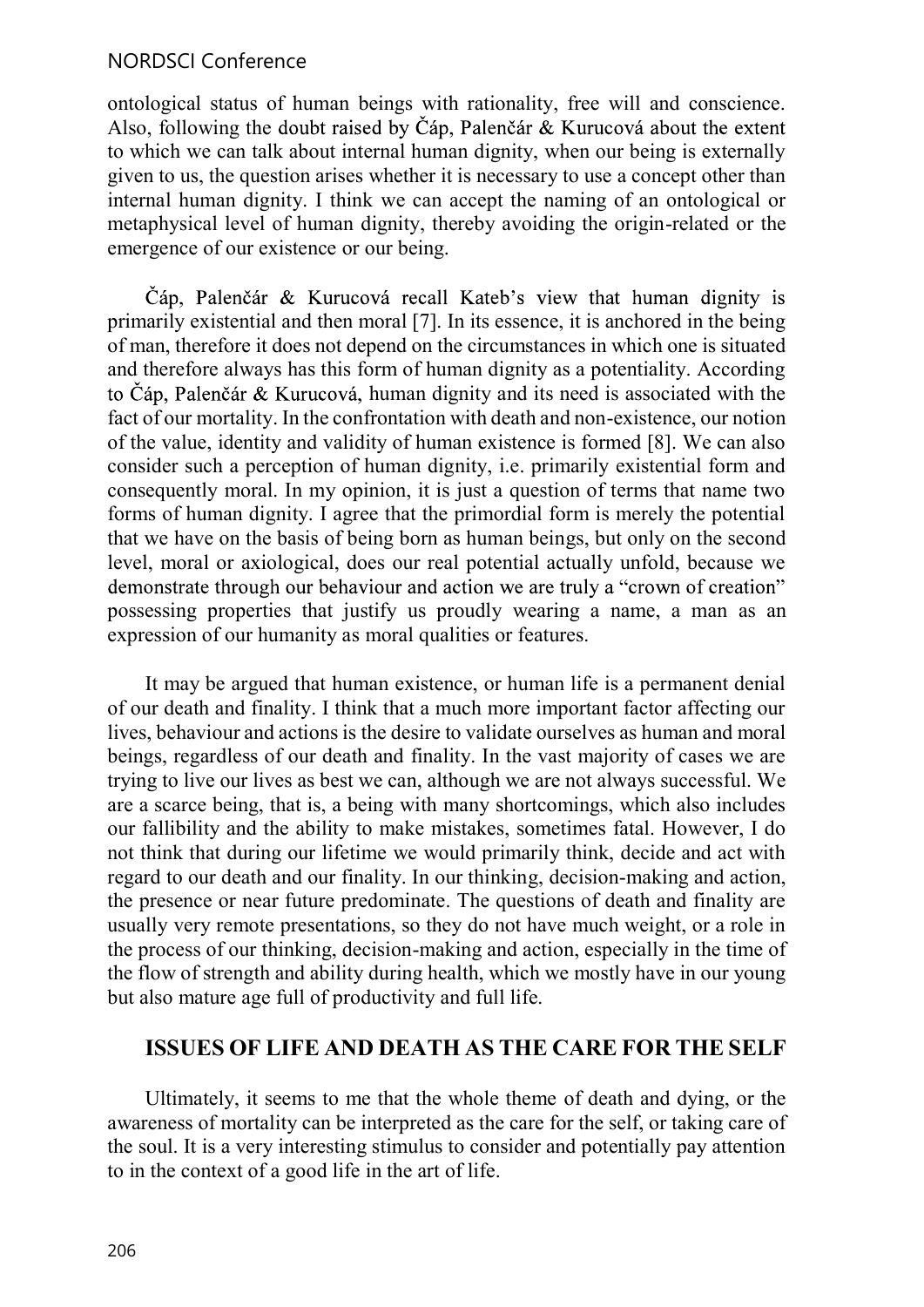Death and mortality, in my opinion, have meaning only in relation to life. Therefore, even their exploration cannot be realized in philosophy and ethics in a different way than in relation to life, that is, as a call to life, so that we can formulate the right conclusion from the fact of the existence of death and awareness of mortality, that is, as a call to life they strive to live a good life, to be able to carry out, through their behaviour and action, the art of life in the form of a full-fledged and meaningful life in relation to themselves but also to other people in the near or wider social environment of which we are members, or in relation to humanity as a whole .

Unlike Čáp, Palenčár & Kurucová, I think that in the life of a man he has a time to claim "lie", that is, to live as if he should never die, especially when it comes to childhood, youth and productive age. At that time, I do not think that a young or mature person is somehow impoverished by not thinking about death. On the contrary, it helps him to fully develop his powers and abilities because he feels that he can and he is able to do almost everything. Similarly, man has the right, in a sense, even an obligation to realize his mortality with ever-increasing age and a loss of physical strength, possibly mental abilities. As a result, there is also time for appreciation, or balancing your life, what has been achieved, or what has not been done, to think about how we have lived our lives. In this context, I would also criticize Rodriquez's view of the extent to which he really means living a good life with the awareness of the mortality and finality of our existence [9]. I think that the functionality of incorporating mortality into the concept of good life depends largely on the age, physical and mental health of the individual. At certain stages of life, especially in old age or illness, this has an undeniable significance, but in a period of productive life and full health, it could be counterproductive to constantly remind one of its mortality and finality of existence. I do not think that at that time his life would be significantly deprived, rather the opposite.

I think that even in the context of thinking about care in relation to oneself and others, life has a value in itself, not just as a preparation for death. After all, by trying not only to Socrates, but starting with the Delphic Prophet, it was to know myself, that is, to pursue one's own development, a good life based on selfdevelopment and self-improvement, so it does not seem quite meaningful to me that the philosopher's life is preparing for death. Nevertheless, a good life is that one can help one's country and its people, not just a life focused on one's own life. The life of the ancient Greek was subordinated primarily to the interests of his polis, not to his own individual or even egoistic interest. Therefore, even Socrates ultimately accepted the death sentence, even though he disagreed with him because he considered the interest of the Athenian polis, obedience to the law of the polis more important for the future of Athens and its inhabitants than its own destiny and life.

It is important to note, in accordance with Cicero, that death is a natural part of our lives, [10] so think unnecessarily about whether it is good or evil. It is simply an integral part of our being in the world. And in the wake of that, we should strive to make the best of our lives so that, when the time comes from this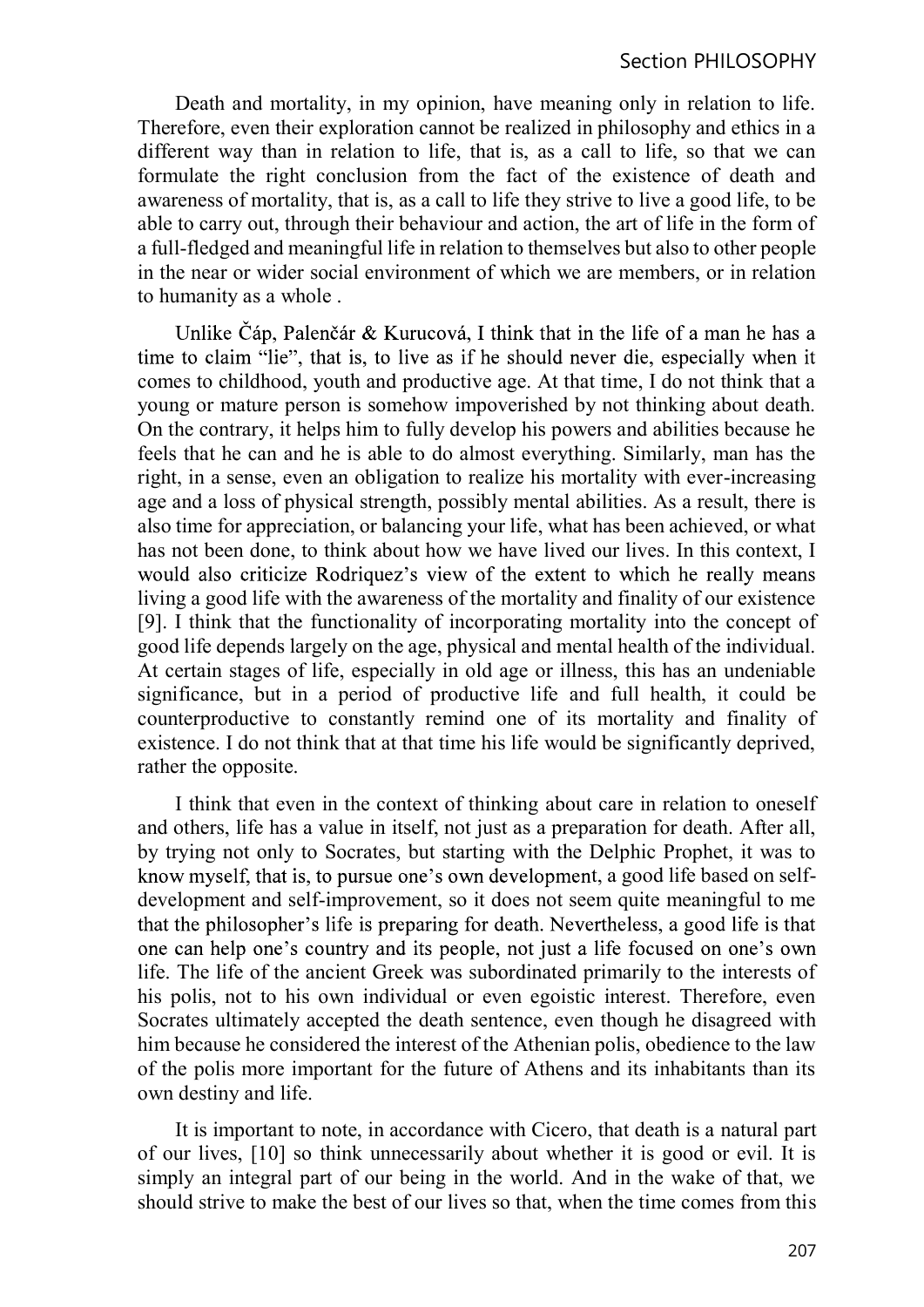#### NORDSCI Conference

world, we can happily say that we have lived our lives fully and meaningfully. In the context of an ancient or Hellenistic society, it certainly meant surviving for the benefit of the contemporary society and the community that these people were part of. It is the honour and glory that an individual has attained by his life for the benefit of others should be what makes him and his life immortal even after he has passed away from this earthly world. The consciousness of mortality should be a challenge for us to live, that is, to live it best as we know and can, not just to live towards its finality in the form of death.

## **CONCLUSION**

Life undoubtedly brings with it various worries, sorrows, pains, but it certainly brings joy, happiness and pleasure, so I do not see Cicero's approach in which it only interprets life as suffering and death as a peace that will free us from all tribulation. I think that pain and affliction belong to life as well as joy and happiness, one cannot exist without the other. Life and death represent the two poles of the same, the being of man and the existence of the human species. They are like light and dark, like day and night, in their essence life and death are symbiosis of good and evil, not only as a whole, but also separately, because life is a manifestation of good and evil, because it brings joy and worry and also death is an expression of good and evil, because it also brings peace on one side and fear or uncertainty on the other, from what awaits us, or something awaits us at all.

## ACKNOWLEDGEMENTS

The paper is the result of the project VEGA 1/0521/17 A critique of contemporary debates on death and dying.

#### **REFERENCES**

[1] London, J., Grit of Women, in: J. London, *Tales of Klondyke*. Scotts Valley, CA: CreateSpace Independent Publishing Platform 2014, p. 54.

[2] Macklin, R., Dignity is useless concept,  $BMJ$ , 2003, 327(20-27), pp. 1419–1420; Čáp, J., Palenčár, M. & Kurucová, R., Ľudská dôstojnosť v kontexte smrti a umierania. Martin: Osveta 2016, pp. 46–47.

[3] Čáp, J., Palenčár, M. & Kurucová, R., Ľudská dôstojnosť v kontexte smrti a umierania. Martin: Osveta 2016, pp. 51–52.

[4] Čáp, J., Palenčár, M. & Kurucová, R., Ľudská dôstojnosť v kontexte smrti a umierania. Martin: Osveta 2016, pp. 54–57.

[5] Čáp, J., Palenčár, M. & Kurucová, R., Ľudská dôstojnosť v kontexte smrti a umierania. Martin: Osveta 2016, pp. 63–64.

[6] Čáp, J., Palenčár, M. & Kurucová, R., Ľudská dôstojnosť v kontexte smrti  $a$  umierania. Martin: Osveta 2016, pp. 66–67.